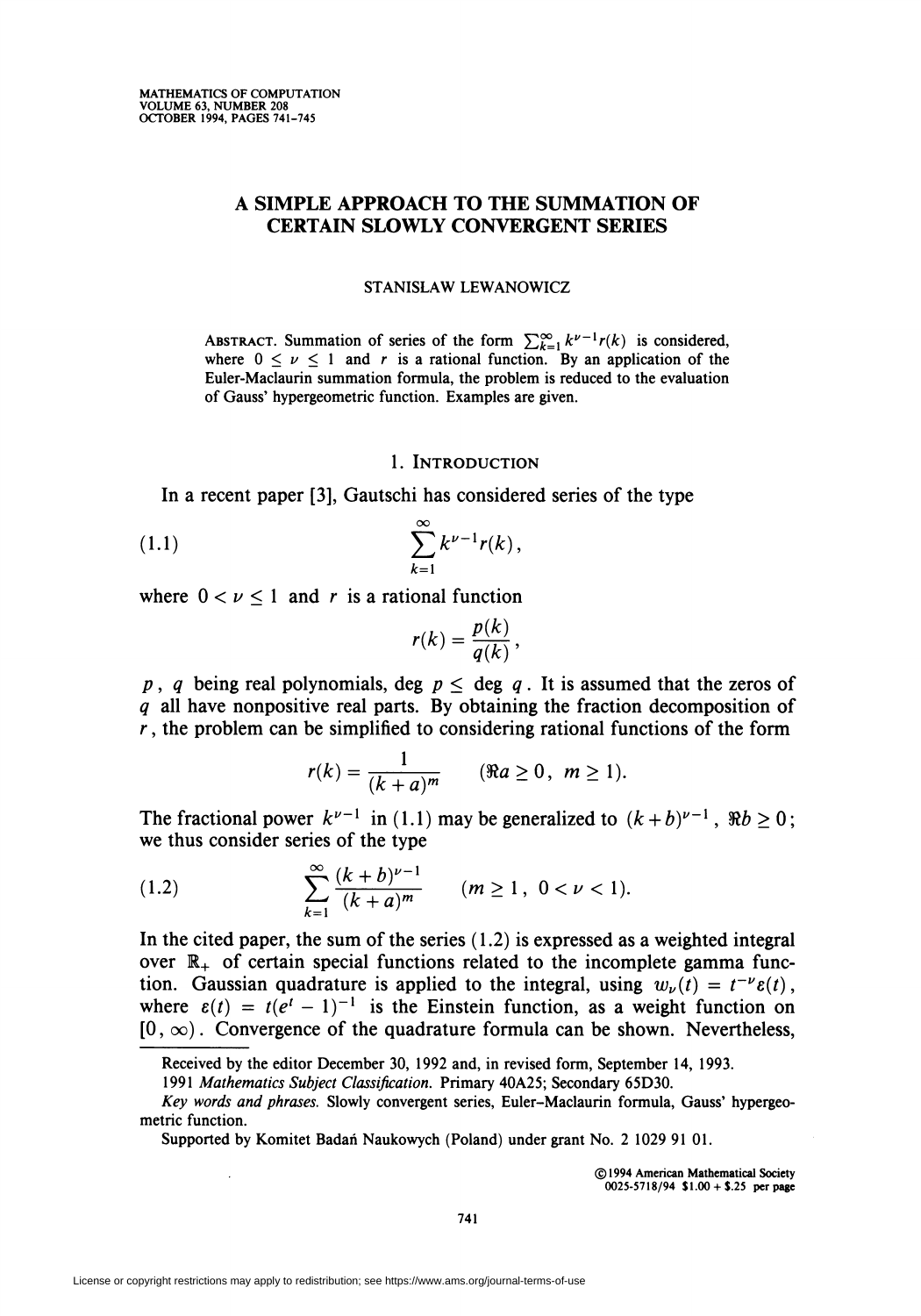the application of the method is not a simple task, in general. The main difficulty is connected with the evaluation of the incomplete gamma function. For  $\nu = \frac{1}{2}$ , this function is expressible in terms of Dawson's integral F, which can be computed to high accuracy.

In this paper, we show that the problem of summing the series  $(1.2)$  may be solved using very simple tools. Application of the Euler-Maclaurin formula reduces the problem to the evaluation of Gauss' hypergeometric function  $_2F_1$ .

## 2. RESULTS

Let s denote the sum of the series  $(1.2)$ . We can write

(2.1) 
$$
s = \sum_{k=1}^{n-1} \frac{(k+b)^{\nu-1}}{(k+a)^m} + r_n,
$$

where

(2.2) 
$$
r_n := \sum_{k=n}^{\infty} \frac{(k+b)^{\nu-1}}{(k+a)^m}.
$$

Application of the Euler-Maclaurin formula (see, e.g., [1, 23.1.30]) to (2.2) gives

(2.3) 
$$
r_n - \int_n^{\infty} f(x) dx - \frac{1}{2} f(n) \sim - \sum_{k=1}^{\infty} \frac{B_{2k}}{(2k)!} f^{(2k-1)}(n),
$$

where

$$
f(x) := \frac{(x+b)^{\nu-1}}{(x+a)^m},
$$

and  $B_j$  is the j th Bernoulli number. Using a formula of [4, 3.194.2], we obtain

(2.4) 
$$
\int_{n}^{\infty} f(x) dx = \frac{1}{m - \nu} (n + b)^{\nu - m} {}_{2}F_{1}\left(m, m - \nu \left|\frac{b - a}{n + b}\right.\right).
$$

Equations (2.3), (2.4) and the formula

$$
f^{(r)}(x) = \frac{(-1)^r (1 - \nu)_r}{(x + a)^m (x + b)^{r+1-\nu}} \sum_{j=0}^r (-1)^j {r \choose j} \frac{(m)_j}{(\nu - r)_j} \left(\frac{x + b}{x + a}\right)^j \qquad (r \ge 0)
$$

imply that

(2.5) 
$$
r_n = r_n^{(q)} + O(n^{-2q-1}) \qquad (q \ge 1),
$$

where

(2.6)  

$$
r_n^{(q)} = \frac{(n+b)^{\nu-m}}{m-\nu} {}_2F_1\left(m, m-\nu \left|\frac{b-a}{n+b}\right.\right) + \frac{(n+b)^{1-\nu}}{(n+a)^m} \left\{\frac{1}{2} + \sum_{k=1}^q \frac{B_{2k}(1-\nu)_{2k-1}}{(2k)!(n+b)^{2k-1}} \sigma_k\right\}
$$

Here,

$$
\sigma_k := \sum_{j=0}^{2k-1} (-1)^j {\binom{2k-1}{j}} \frac{(m)_j}{(\nu-2k+1)_j} {\binom{n+b}{n+a}}^j \qquad (k=1, 2, \ldots),
$$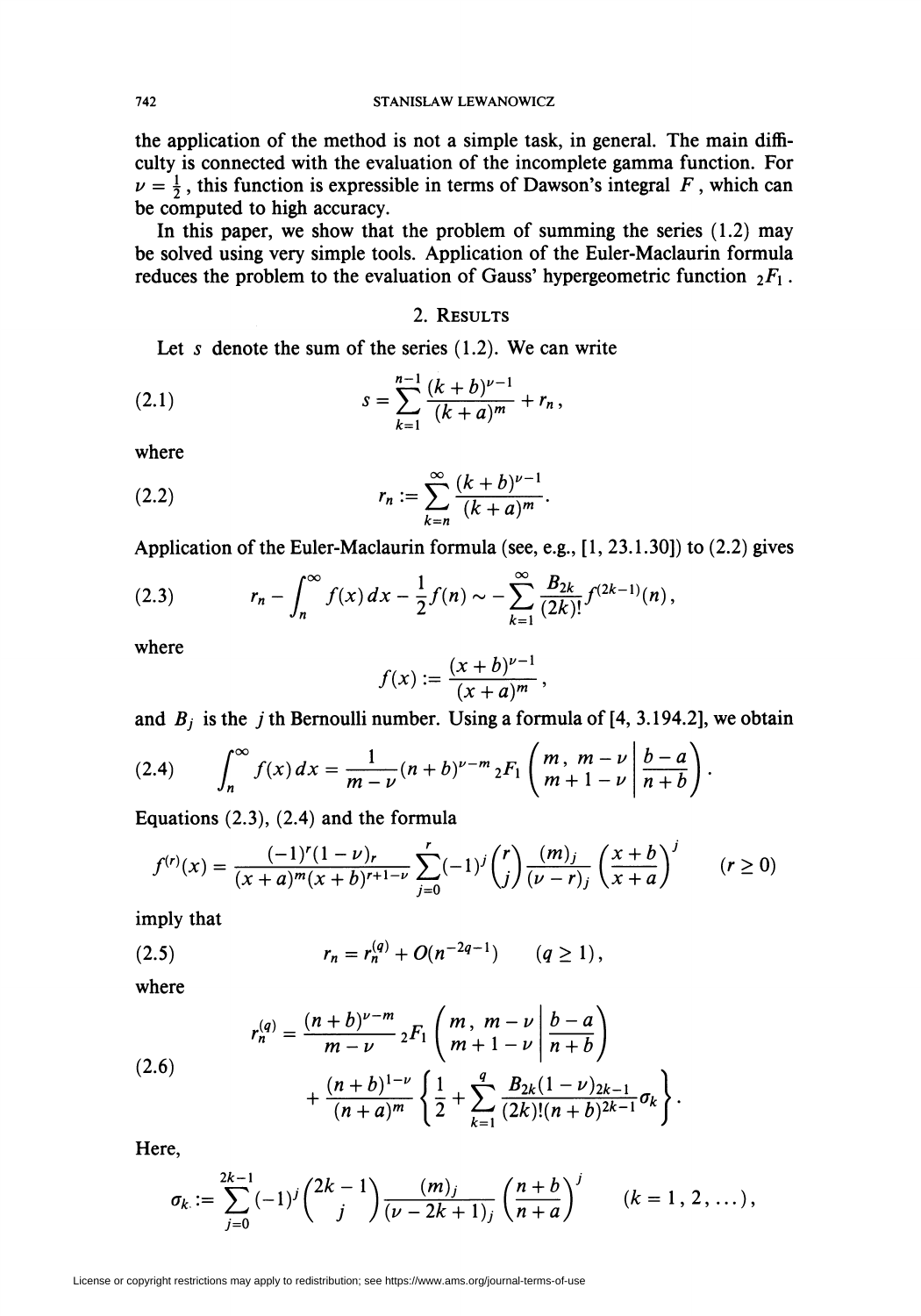and  $(c)_i := c(c + 1) \cdots (c + j - 1)$  is Pochhammer's symbol.

The function  $_2F_1$  appearing in the equation (2.6) can be evaluated by applying some standard linear transformations (see [1, 15.3.4, 15.3.7]) which brings this function into a form having a fast convergent power series expansion.

## 3. Examples

We made several tests, taking various combinations of the parameters. In all examples below we take  $q = 4$  (cf. (2.5)), i.e., we compute the approximation

(3.1) 
$$
\tilde{s}_n := \sum_{k=1}^{n-1} \frac{(k+b)^{\nu-1}}{(k+a)^m} + r_n^{(4)}
$$

to the sum s of the series (1.2), where  $r_n^{(4)}$  is defined by (2.6).

All the computations were done on a personal 486-based computer, in extended arithmetic (about 18 decimal places).

**Example 3.1.** Let  $a > 0$ ,  $b = 0$ ,  $v = \frac{1}{2}$ . This is the case discussed in [3, §3]. Note that the hypergeometric function  ${}_{2}F_{1}(z)$  in the formula (2.6) simplifies in this case to the arctan function. The results for  $m = 1$  are shown in Table 3.1. Convergence is very fast, even for large  $a$ , in which case Gautschi's method of [3] needs some extra effort to achieve good accuracy. This remains true for other values of  $\nu \in (0, 1)$  and  $b > 0$ ; in Table 3.2 we give a selection of results obtained for  $\nu = \frac{9}{10}$ ,  $b = \frac{1}{2}$  and  $m = 1$ .

A similar rate of convergence is observed for  $m > 1$ .

TABLE 3.1. Approximations (3.1) to the sum of (1.2) for  $a = 1$ , 8, 64,  $b = 0$ ,  $\nu = \frac{1}{2}$ ,  $m = 1$ 

| n  | $a=1$               | $a=8$               | $a = 64$            |
|----|---------------------|---------------------|---------------------|
|    | 5 1.8600250788      | 0.93137293396       | 0.3699316982450     |
| 10 | 1.8600250792207     | 0.93137293400304    | 0.369931698249664   |
| 15 | 1.860025079221182   | 0.9313729340031025  | 0.3699316982496709  |
| 20 | 1.8600250792211898  | 0.93137293400310378 | 0.36993169824967112 |
| 30 | 1.86002507922119030 | 0.93137293400310387 | 0.36993169824967113 |
| 40 | 1.86002507922119031 | 0.93137293400310387 |                     |

TABLE 3.2. Approximations (3.1) to the sum of (1.2) for  $a = 1$ , 8, 64,  $b = \frac{1}{2}$ ,  $\nu = \frac{9}{10}$ ,  $m=1$ 

| n  | $a=1$                                      | $a=8$                                   | $a = 64$            |
|----|--------------------------------------------|-----------------------------------------|---------------------|
|    | 5 9.61542462126                            | 8.1705856754462                         | 6.6951505182819     |
|    | 10 9.61542462140421                        | 8.170585675449024                       | 6.6951505182822286  |
|    | 15 9.6154246214045207                      | 8.17058567544903510                     | 6.69515051828222948 |
|    | 20 9.61542462140452727                     | 8.17058567544903549                     | 6.69515051828222951 |
| 30 | 9.61542462140452771                        | 8.17058567544903553 6.69515051828222951 |                     |
|    | 40 9.61542462140452772 8.17058567544903553 |                                         |                     |

**Example 3.2.** The method works well also for complex a. For  $a = i\alpha$ ,  $\alpha > 0$ ,  $b = 0$ ,  $\nu = \frac{1}{2}$ ,  $m = 1$ , we obtained the results shown in Table 3.3. For each n, the first entry is  $\Re \tilde{s}_n$ , the second  $\Im \tilde{s}_n$  (cf. (3.1)). The nature of the convergence is the same as in the preceding examples. In contrast with the method of [3],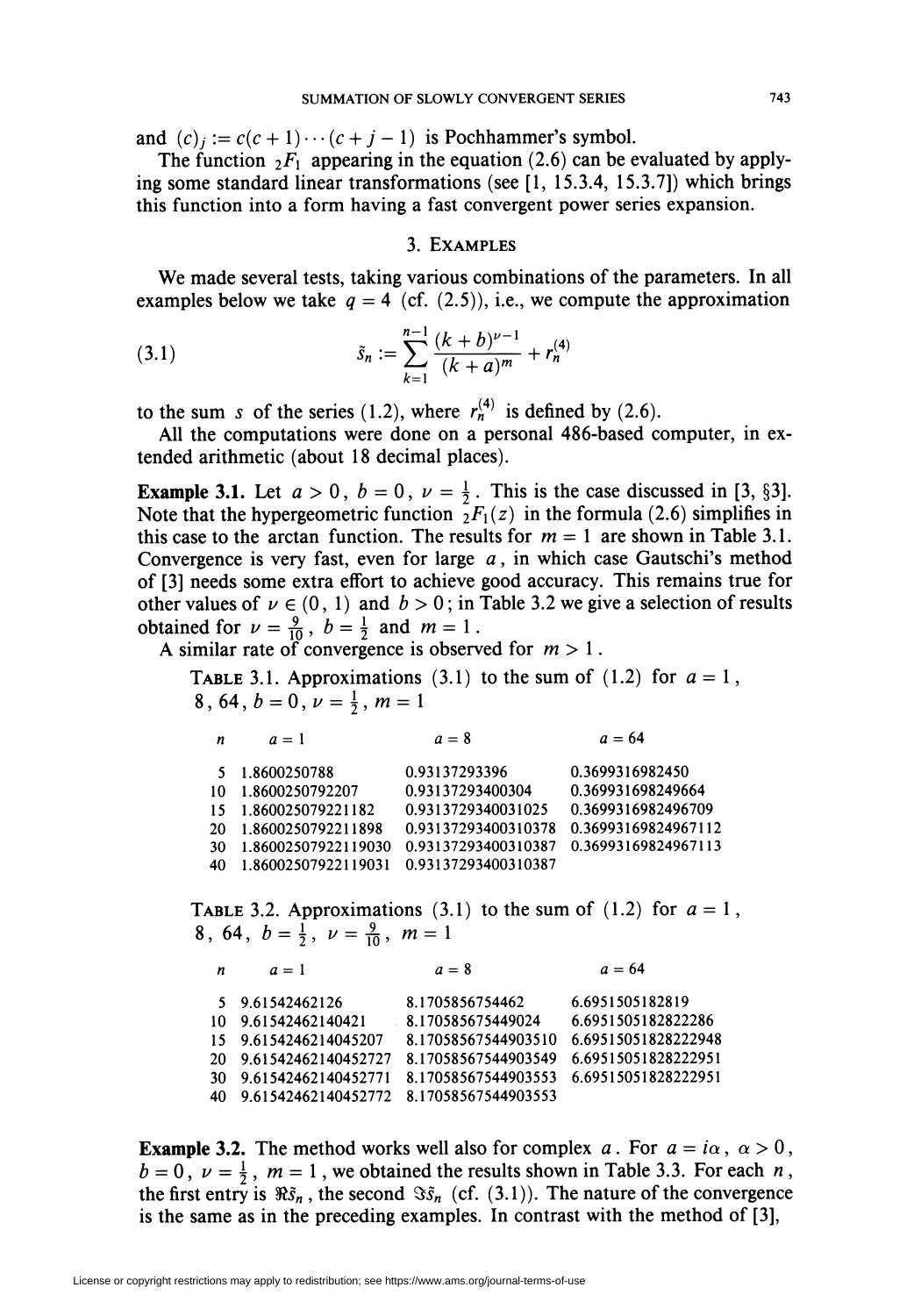TABLE 3.3. Approximations (3.1) to the sum of (1.2) for  $a = i\alpha$  $\alpha > 0$ ,  $b = 0$ ,  $\nu = \frac{1}{2}$ ,  $m = 1$ 

| n  | $\alpha = 1$           | $\alpha = 8$           | $\alpha = 64$          |
|----|------------------------|------------------------|------------------------|
| 5  | 2.0061526550           | 0.782147849843         | 0.27762942965433       |
|    | $-0.796488122$         | $-0.6029037623$        | $-0.254862241652$      |
| 10 | 2.006152655226         | 0.78214784984205       | 0.27762942965430958    |
|    | $-0.7964881235693$     | $-0.6029037624090$     | $-0.25486224165720$    |
| 15 | 2.00615265522740       | 0.782147849842075      | 0.27762942965430952    |
|    | $-0.796488123569842$   | $-0.60290376240912464$ | $-0.2548622416572145$  |
| 20 | 2.006152655227413      | 0.782147849842075      | 0.27762942965430952    |
|    | $-0.796488123569847$   | $-0.60290376240912460$ | $-0.25486224165721467$ |
| 25 | 2.00615265522741422    | 0.78214784984207493    | 0.27762942965430952    |
|    | $-0.79648812356984801$ | $-0.60290376240912467$ | $-0.25486224165721468$ |
| 30 | 2.00615265522741426    | 0.78214784984207492    |                        |
|    | $-0.79648812356984802$ | $-0.60290376240912468$ |                        |

TABLE 3.4. Approximations (3.1) to the sum of (1.2) for  $a =$  $1 + b + \omega i$ ,  $\omega > 0$ ,  $b = \frac{1}{2}$ ,  $\nu = \frac{9}{10}$ ,  $m = 1$ 

| n  | $\omega = 1$           | $\omega = 8$           | $\omega = 64$          |
|----|------------------------|------------------------|------------------------|
| 5  | 9.27126436493          | 8.1408914758952        | 6.625908132988981      |
|    | $-0.3966333402$        | $-1.05441141121$       | $-1.0214791502713$     |
| 10 | 9.2712643649515        | 8.14089147589500       | 6.62590813298898329    |
|    | $-0.3966333403072$     | $-1.05441141122257$    | $-1.021479150271591$   |
| 15 | 9.271264364951661      | 8.140891475895024      | 6.62590813298898329    |
|    | $-0.396633340307402$   | $-1.05441141122257$    | $-1.02147915027159224$ |
| 20 | 9.2712643649516653     | 8.140891475895024      | 6.62590813298898329    |
|    | $-0.3966333403074054$  | $-1.0544114112225691$  | $-1.02147915027159226$ |
| 25 | 9.27126436495166560    | 8.14089147589502396    |                        |
|    | $-0.39663334030740557$ | $-1.05441141122256908$ |                        |
| 30 | 9.27126436495166563    | 8.14089147589502394    |                        |
|    | $-0.39663334030740558$ | $-1.05441141122256909$ |                        |

no difficulties are observed in case of large  $\alpha$ . The same accuracy is obtained for other values of  $a$ ,  $b$ ,  $v$ , and  $m$ ; Table 3.4 gives the results obtained by the proposed method for  $a = 1 + b + \omega i$ ,  $\omega > 0$ ,  $b = \frac{1}{2}$ ,  $\nu = \frac{9}{10}$ , and  $m = 1$ .

#### Acknowledgments

Professor Walter Gautschi has kindly communicated to the author that the use of the Euler-Maclaurin formula for the special case  $b = 0$ ,  $a = m = 1$ ,  $\nu = \frac{1}{2}$  of the series (1.2) has been previously suggested by Professor George M. Phillips at the University of St. Andrews (see [2, pp. 40-41]).

The author wishes to express his gratitude to the referees for their helpful comments and suggestions which have improved the original manuscript.

### **BIBLIOGRAPHY**

- 1. M. Abramowitz and I. A. Stegun (eds.), Handbook of mathematical functions, National Bureau of Standards, Washington, DC, 1964.
- 2. P. J. Davis, Spirals: from Theodorus to chaos, A K Peters, Wellesley, MA, 1993.